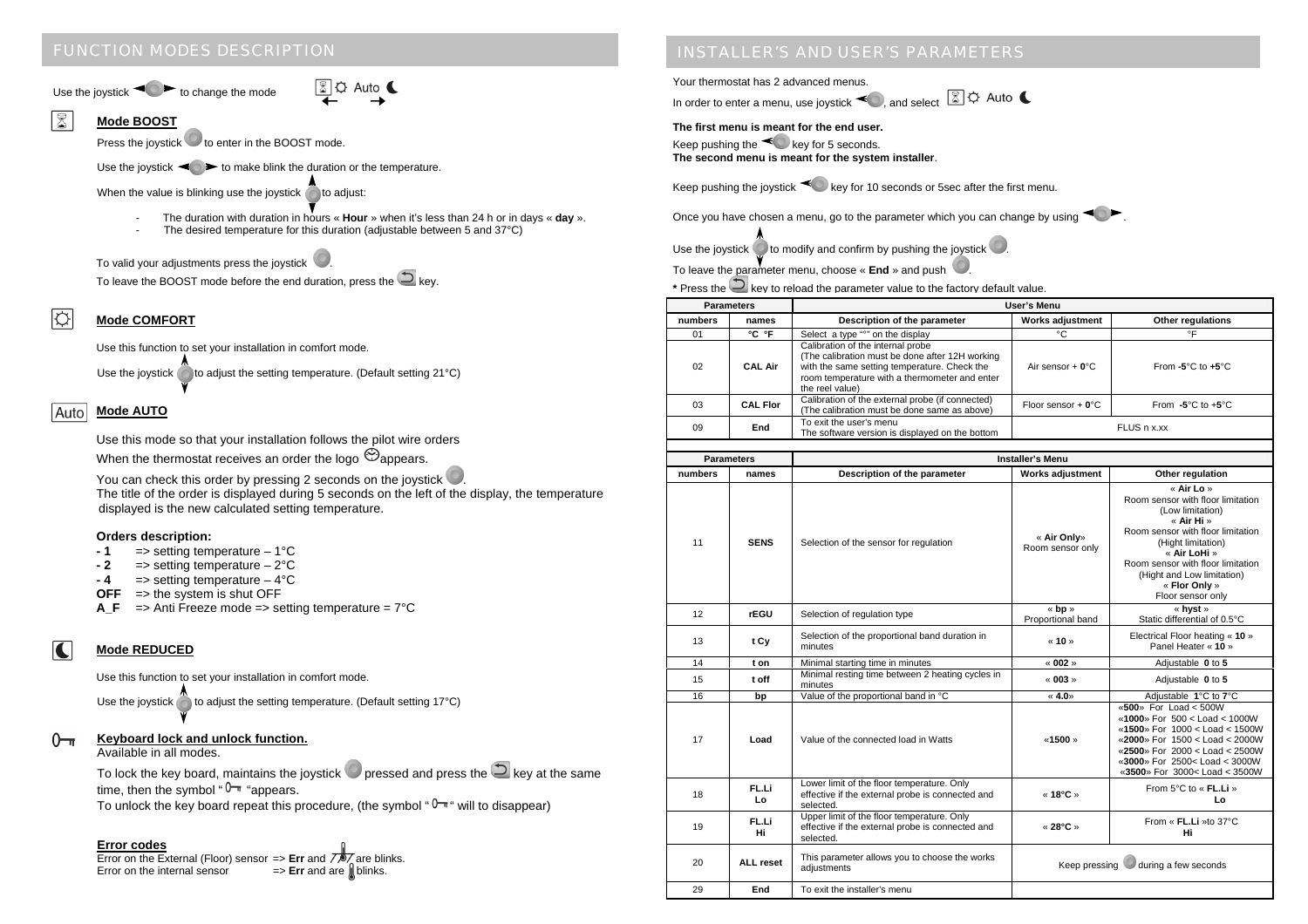## USER GUIDE

## **Flush mounting digital thermostat with 6 orders pilot wire**



## TECHNICAL CHARACTERISTICS

| <b>Measuring accuracy</b>    | $0.1^{\circ}$ C                                    |
|------------------------------|----------------------------------------------------|
| <b>Operating temperature</b> | $0^{\circ}$ C - 50 $^{\circ}$ C                    |
| Setting temperature range    | 5° C - 37° C by 0.5° C step                        |
| <b>Regulation</b>            | Integral proportional band or Static differential. |
| <b>Characteristics</b>       | (adjustable in the installer's menu)               |
| <b>Electrical Protection</b> | Class II - IP21                                    |
| Color                        | Polar White RAL 9010                               |
| <b>LCD back light</b>        | Amber                                              |
| <b>Main Switch</b>           | Two poles 16A                                      |
| Power supply                 | 230Vac +/- 10% 50Hz                                |
| Output                       | Relay 16A 250Vac resistive load (AC1)              |
| Type of external sensor      | <b>CTN 10K3M</b>                                   |
| <b>Software version</b>      | The version is indicated in the installer menu.    |

## DISPLAY & KEY

- **1:** Operating mode. (The active mode is framed)
- **2:** Title of the parameter when "7" is displayed.
- **3:** Setting temperature or parameter value when "7" is displayed.
- **4:** Type of sensor selected.
- **5:** Heating indicator.
- **6:** Keyboard locked indicator.
- **7:** Installer's or user's menu number.
- **8:** Room or floor temperature indicator Only in the user's menu.
- **15** $\frac{1}{2}$   $\frac{1}{2}$  Auto **<sup>7</sup> 642**b Н Н h **38A B C** PPL IMP 1575 A
- **A:** Escape key (to exit the current menu or reload the factory setting value)
- **B:** Main switch
- **C:** Joystick (To change mode or current value)